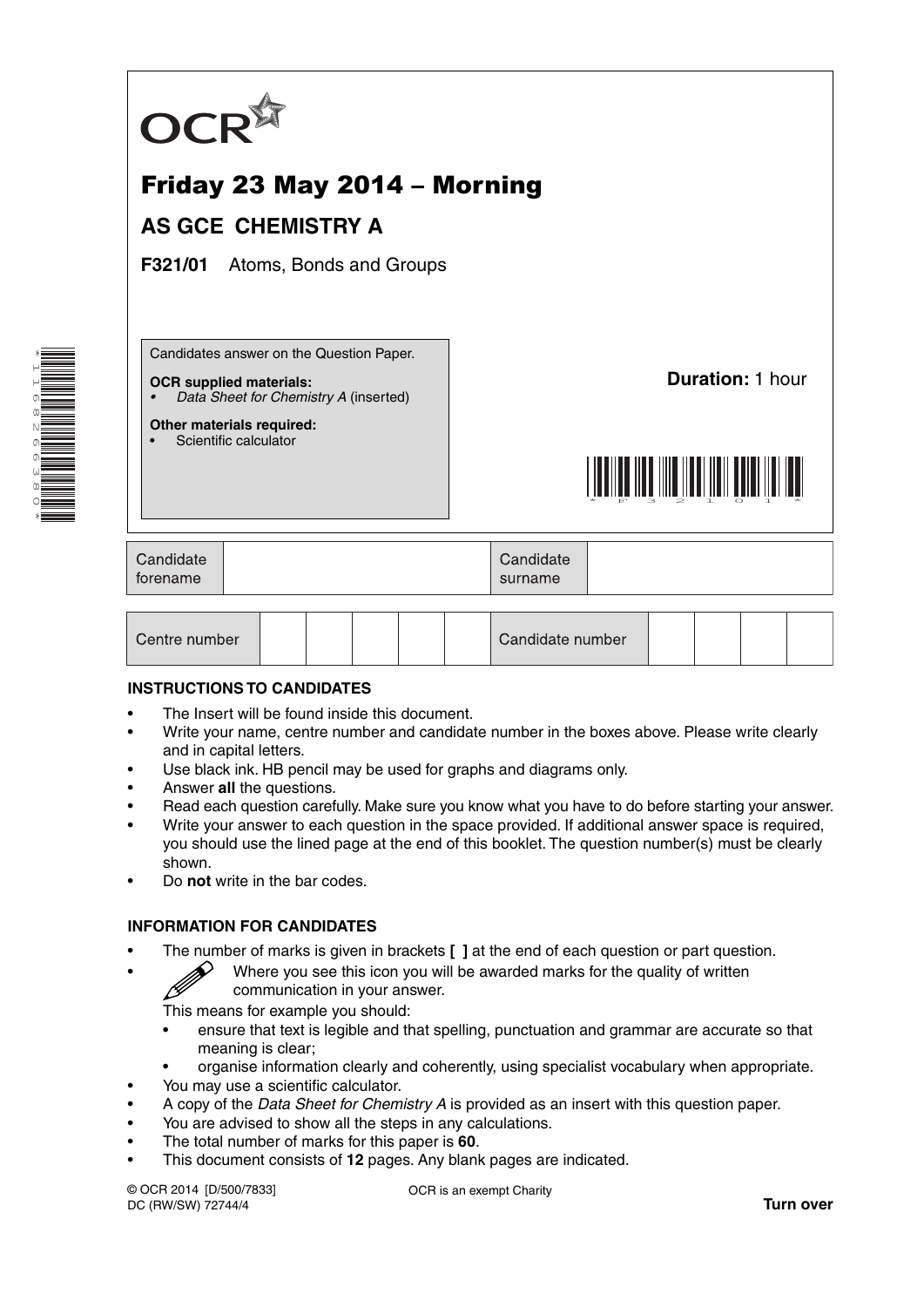### Answer all the questions.

- $\mathbf{1}$ Antimony, Sb, has atomic number 51.
	- (a) Complete the table below to show where antimony is found in the Periodic Table.

| <b>Period</b> | <b>Block</b> |
|---------------|--------------|
|               |              |

 $[1]$ 

- (b) Antimony exists as a mixture of isotopes.
	- (i) What is meant by the term *isotopes*?

(ii) Different isotopes of antimony have the same chemical properties.

Explain why.

(iii) Complete the table below to show the atomic structure of  $121$ Sb.

| <b>Protons</b> | <b>Neutrons</b> | <b>Electrons</b> |
|----------------|-----------------|------------------|
|                |                 |                  |

 $[1]$ 

- (c) The relative atomic mass of antimony is 121.8.
	- Define the term relative atomic mass.  $(i)$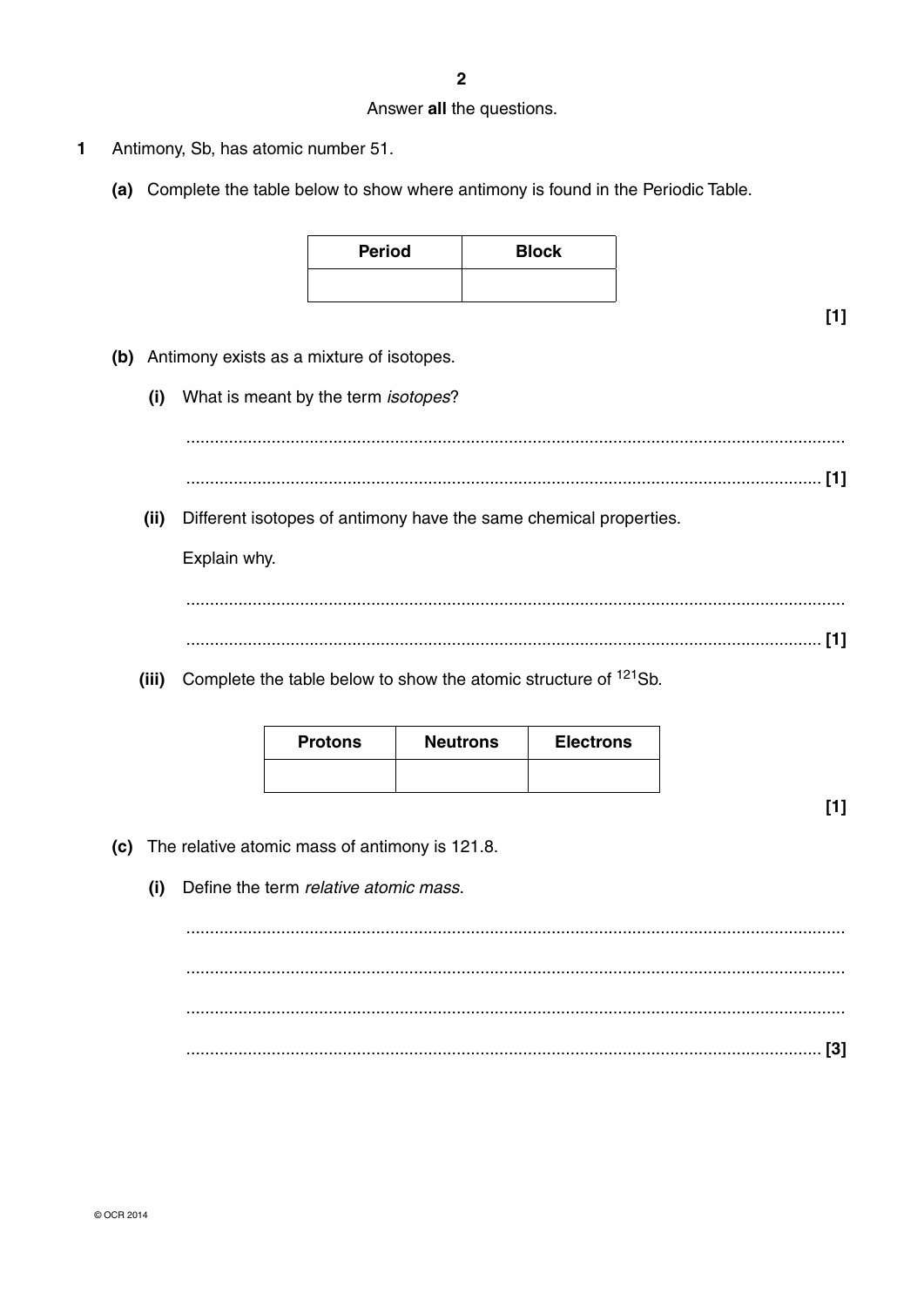(ii) A sample of antimony,  $A_r = 121.8$ , was analysed and was found to consist of 60% <sup>121</sup>Sb and one other isotope.

Determine the mass number of the other isotope in the sample of antimony.

- (d) Antimony chloride,  $SbC<sub>4</sub>$ , exists as simple covalent molecules.
	- A 'dot-and-cross' diagram of  $SbCl<sub>3</sub>$  is shown below.
		- $\times\times$  $\underset{\times}{\times}$  Cl  $\underset{\times}{\times}$  $\bullet \times$  $\times \times$  $\cdot$  Sb  $\cdot$  Cl  $\times$  $\times \bullet$  $\times\times$  $\times$  Cl  $\times$  $\times \times$
	- (i) Predict the shape of a molecule of SbC $l_3$ .

Explain your answer.

(ii) SbC $l_3$  molecules are polar.

Explain why.

[Total: 13]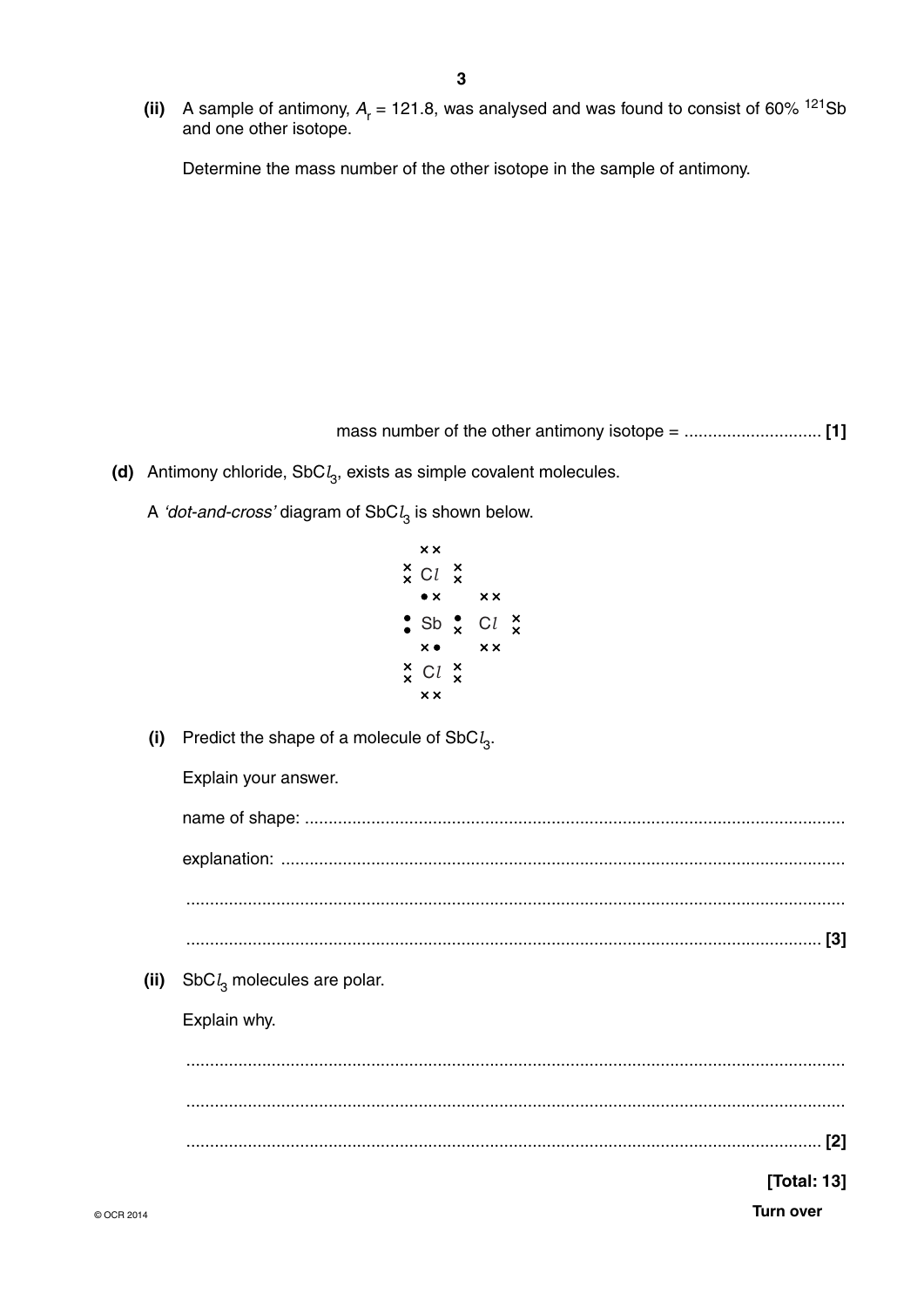- **2** This question is about compounds used in fertilisers.
	- **(a)** A compound used as a fertiliser has the following composition by mass:

C, 20.00%; H, 6.67%; N, 46.67%; O, 26.66%.

Calculate the empirical formula of this compound.

|     |      | (b) A salt used as a fertiliser has the empirical formula $H_4N_2O_3$ .       |               |
|-----|------|-------------------------------------------------------------------------------|---------------|
|     |      | Suggest the formulae of the ions present in this salt.                        |               |
|     |      |                                                                               |               |
| (c) |      | Calcium phosphate(V), $Ca_3(PO_4)_2$ , is another salt used in fertilisers.   |               |
|     |      | Calcium phosphate(V) can be prepared by reacting together an acid and a base. |               |
|     | (i)  | Suggest the <b>formula</b> of the acid used to prepare $Ca_{3}(PO_{4})_{2}$ . |               |
|     |      |                                                                               |               |
|     | (ii) | <b>Name</b> a base which could be used to prepare $Ca_3(PO_4)_2$ .            |               |
|     |      |                                                                               |               |
|     |      |                                                                               | [Total: $6$ ] |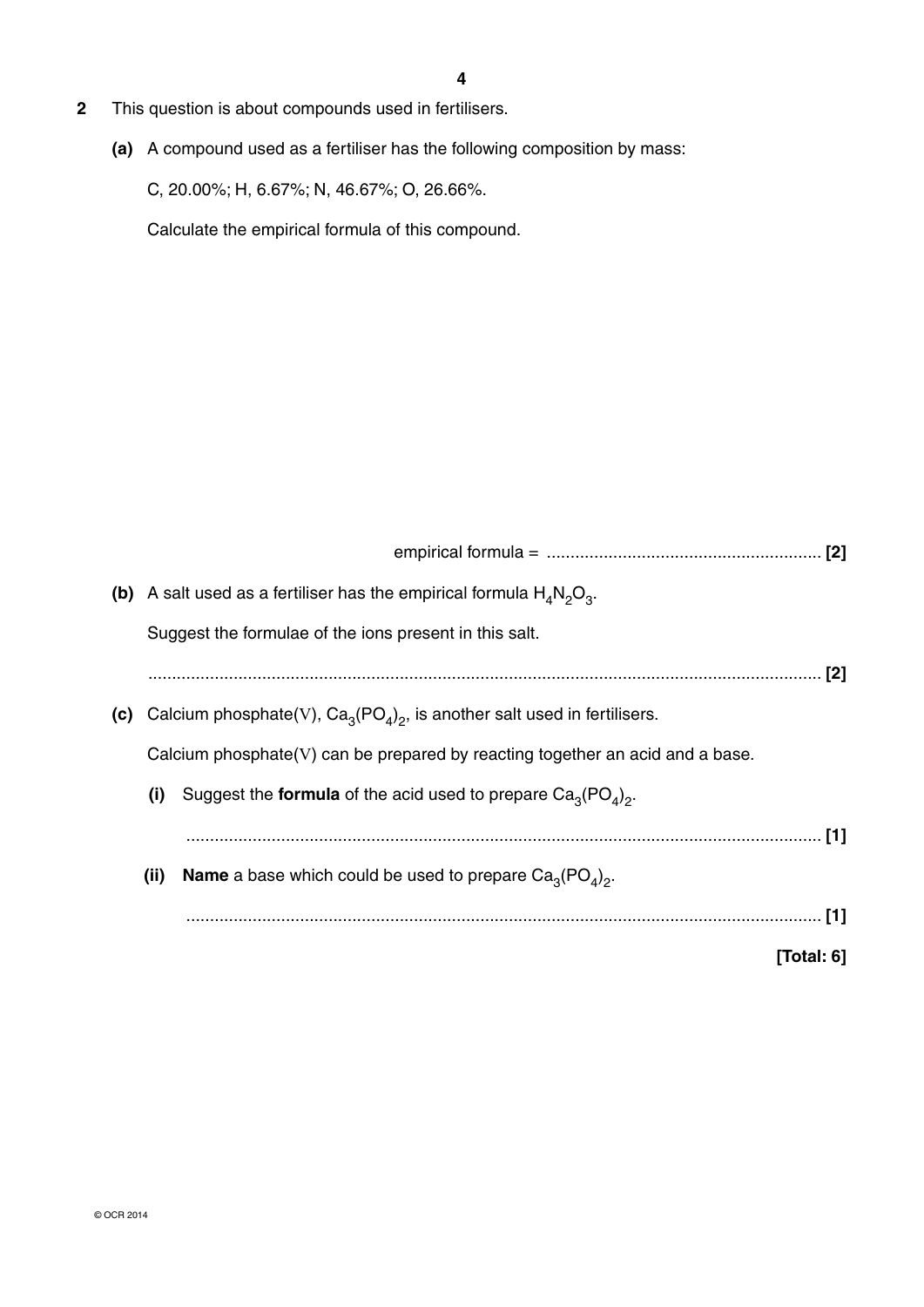**3** An aqueous solution of aluminium chloride can be prepared by the redox reaction between aluminium metal and dilute hydrochloric acid.

A student reacts 0.0800 mol of aluminium completely with dilute hydrochloric acid to form an aqueous solution of aluminium chloride.

The equation for this reaction is shown below.

2A*l*(s) + 6HC*l*(aq) → 2A*l*C*l*<sub>3</sub>(aq) + 3H<sub>2</sub>(g)

 **(a)** In terms of electron transfer, explain whether aluminium is being oxidised or reduced.

.............................................................................................................................................. **[1]**

**(b)** Calculate the volume of hydrogen gas formed, in dm<sup>3</sup>, at room temperature and pressure.

volume of hydrogen gas formed = .................................................. dm3 **[2]**

**(c)** Calculate the mass of  $AICl<sub>3</sub>$  formed.

Give your answer to **three** significant figures.

mass of A*l* C*l* 3 formed = ...................................................... g **[2]**

(d) Calculate the volume, in cm<sup>3</sup>, of 1.20 moldm<sup>-3</sup> hydrochloric acid needed to react completely with 0.0800 mol of aluminium.

volume = .................................................. cm3 **[2]**

**[Total: 7]**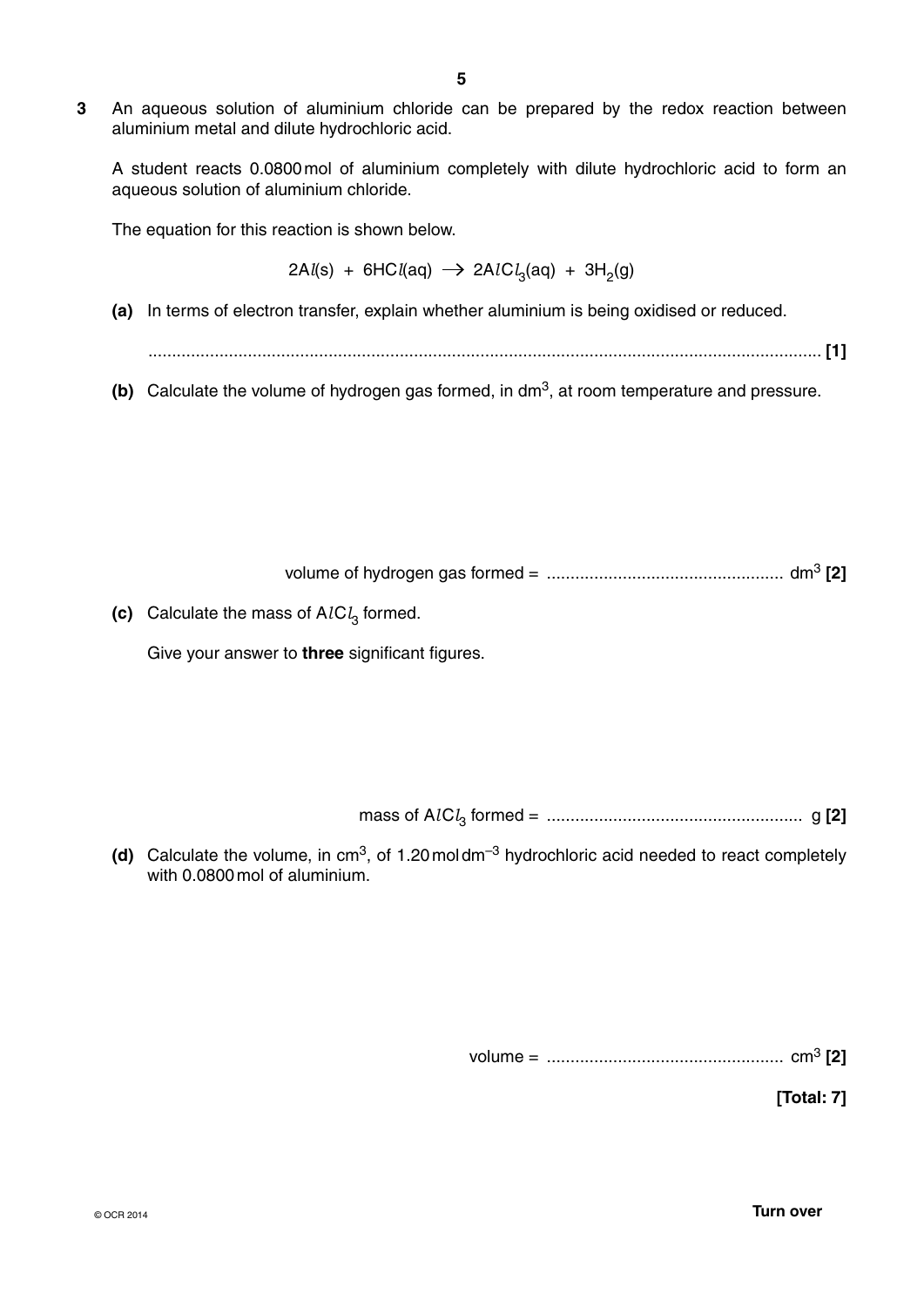- $\overline{\mathbf{4}}$ Oxides can have different types of bonding.
	- (a)  $H_2O$  has hydrogen bonding.
		- (i) Complete the diagram below to show hydrogen bonding between the  $H_2O$  molecule shown and one other  $H_2O$  molecule.

Include relevant dipoles and lone pairs.

Label the hydrogen bond.



 $[2]$ 

(ii) State and explain two anomalous properties of ice caused by hydrogen bonding.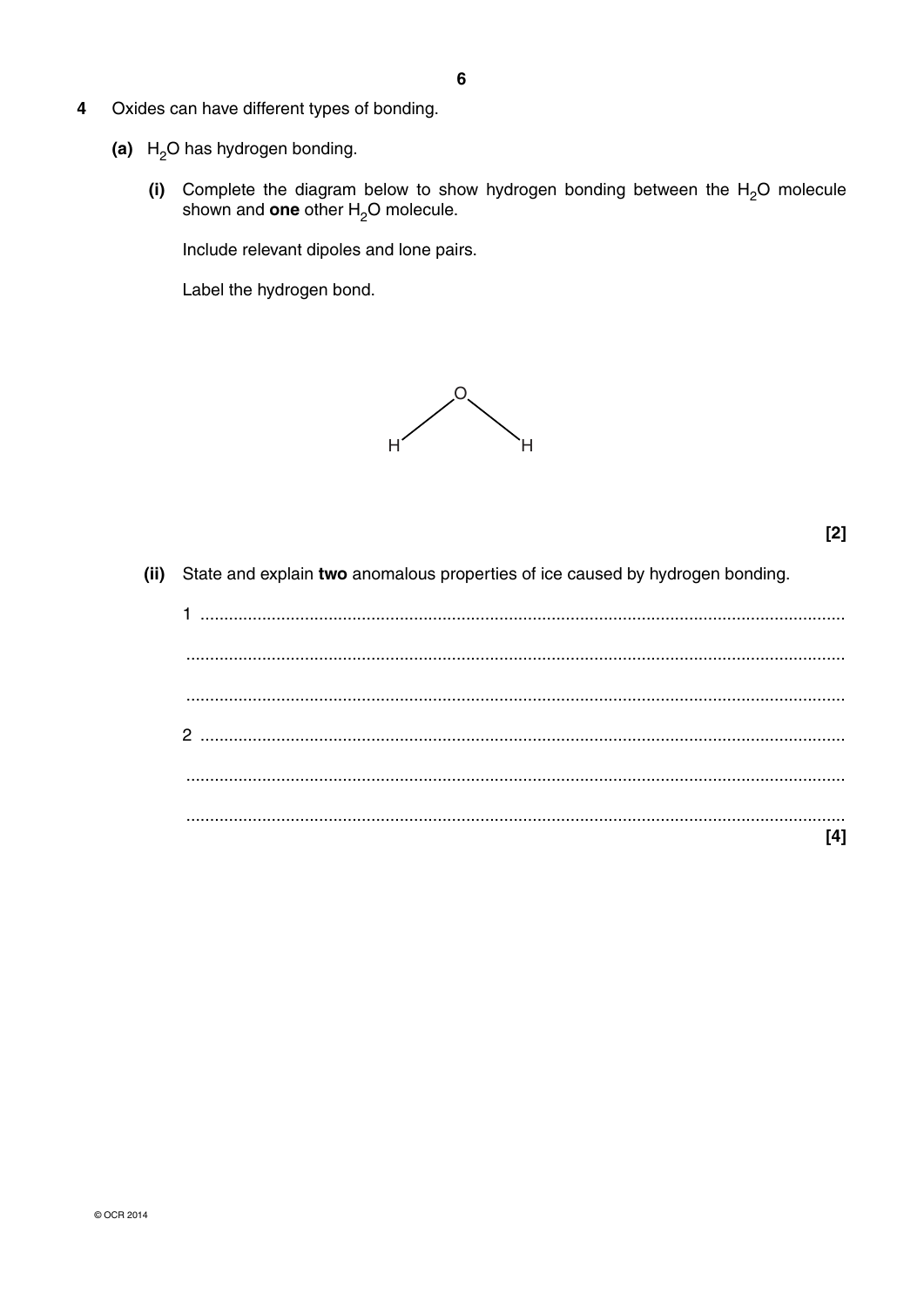(b) Draw a 'dot-and-cross' diagram to show the bonding in  $CO<sub>2</sub>$ .

Show outer electrons only.

| (c) Silicon dioxide, $SiO2$ , has the same structure and bonding as diamond.                                                   |
|--------------------------------------------------------------------------------------------------------------------------------|
| State the structure and bonding in $SiO2$ .                                                                                    |
|                                                                                                                                |
|                                                                                                                                |
| (d) Describe and explain the electrical conductivity of sodium oxide, $Na2O$ , and sodium in their<br>solid and molten states. |
| In your answer you should use appropriate technical terms, spelled correctly.                                                  |
|                                                                                                                                |
|                                                                                                                                |
|                                                                                                                                |
|                                                                                                                                |
|                                                                                                                                |
|                                                                                                                                |
|                                                                                                                                |
|                                                                                                                                |
|                                                                                                                                |
|                                                                                                                                |
|                                                                                                                                |
| [Total: 13]                                                                                                                    |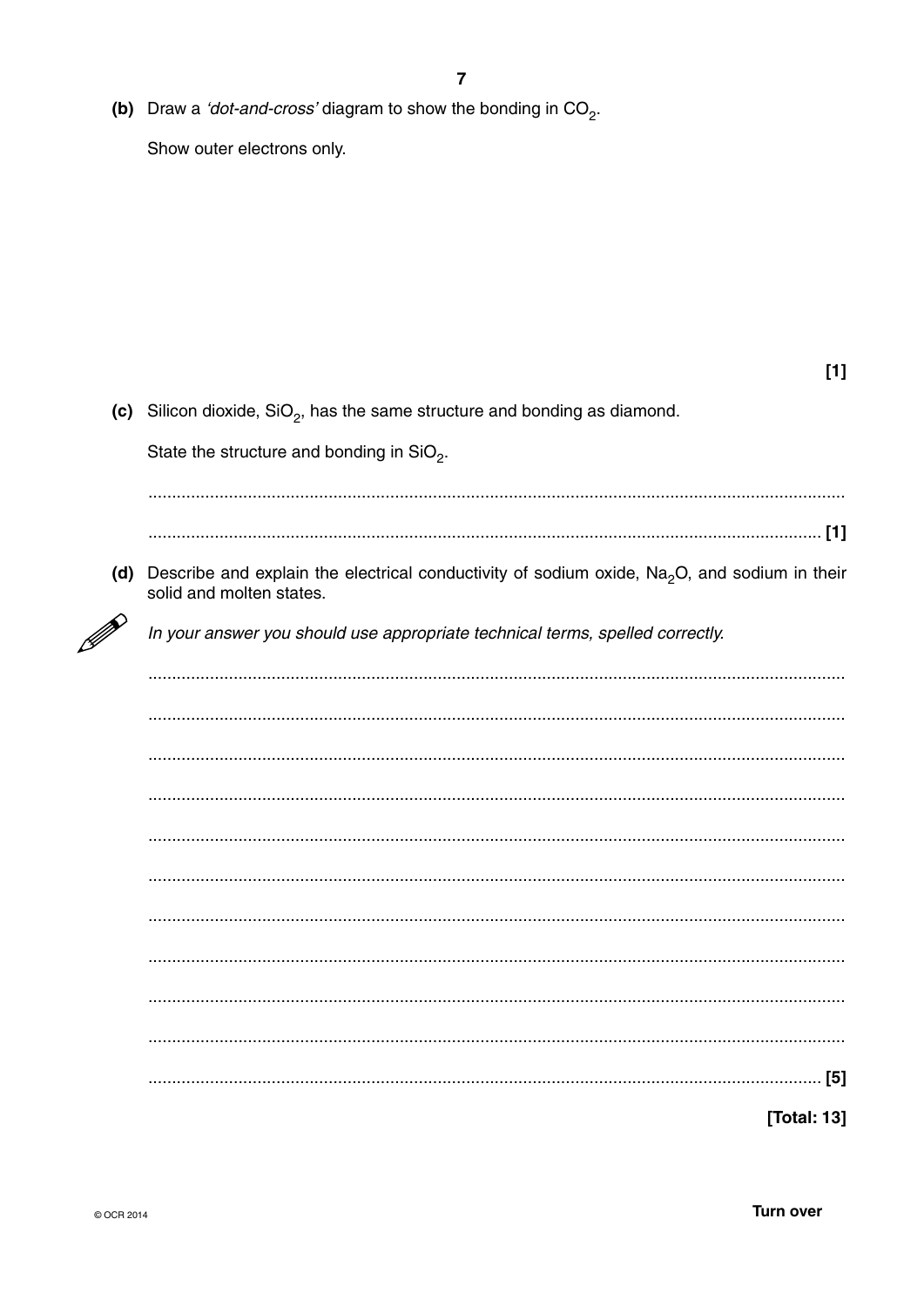- **5** The Periodic Table is arranged in periods and groups.
	- **(a)** Elements in the Periodic Table show a periodic trend in atomic radius.

State and explain the trend in atomic radius from Li to F.



*In your answer you should use appropriate technical terms, spelled correctly.*

trend .......................................................................................................................................... explanation ............................................................................................................................... ................................................................................................................................................... ................................................................................................................................................... ................................................................................................................................................... ................................................................................................................................................... ................................................................................................................................................... **[3]**

 **(b) (i)** Complete the electron configuration of a bromide **ion**.

1s2 ................................................................................................................................ **[1]**

 **(ii)** A student adds a small volume of aqueous silver nitrate to an aqueous solution of bromide ions in a test-tube. The student then adds a similar volume of dilute aqueous ammonia to the same test-tube.

Describe what the student would see in the test-tube after the addition of aqueous ammonia.

...................................................................................................................................... **[1]**

 **(iii)** Write an ionic equation for any precipitation reaction which occurs in the student's tests.

Include state symbols.

...................................................................................................................................... **[1]**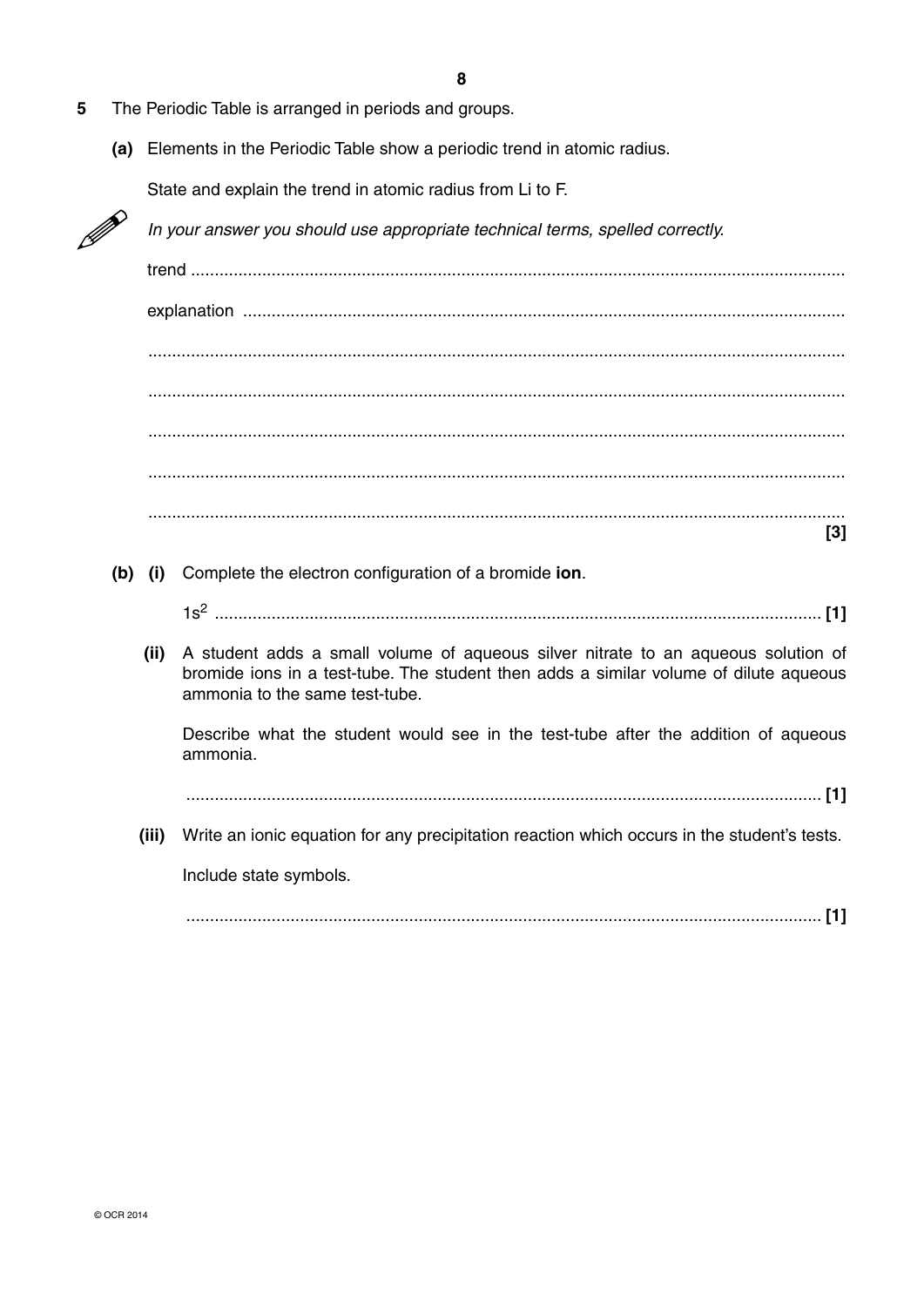- **(c)** The Group 7 element chlorine reacts with sodium hydroxide, NaOH, under different conditions to give different products.
	- **(i)** Chlorine reacts with aqueous sodium hydroxide to form bleach.

Write the equation and state the conditions for this reaction.

equation ............................................................................................................................ conditions .......................................................................................................................... **[2]**

 **(ii)** Under different conditions, chlorine reacts differently with aqueous sodium hydroxide.

A disproportionation reaction takes place as shown below.

3C*l<sub>2</sub>*(g) + 6NaOH(aq) → 5NaC*l*(aq) + NaC*l*O<sub>3</sub>(aq) + 3H<sub>2</sub>O(l)

State what is meant by disproportionation and show that disproportionation has taken place in this reaction.

Use oxidation numbers in your answer.

 ........................................................................................................................................... ........................................................................................................................................... ........................................................................................................................................... ........................................................................................................................................... ........................................................................................................................................... ...................................................................................................................................... **[3]**

**[Total: 11]**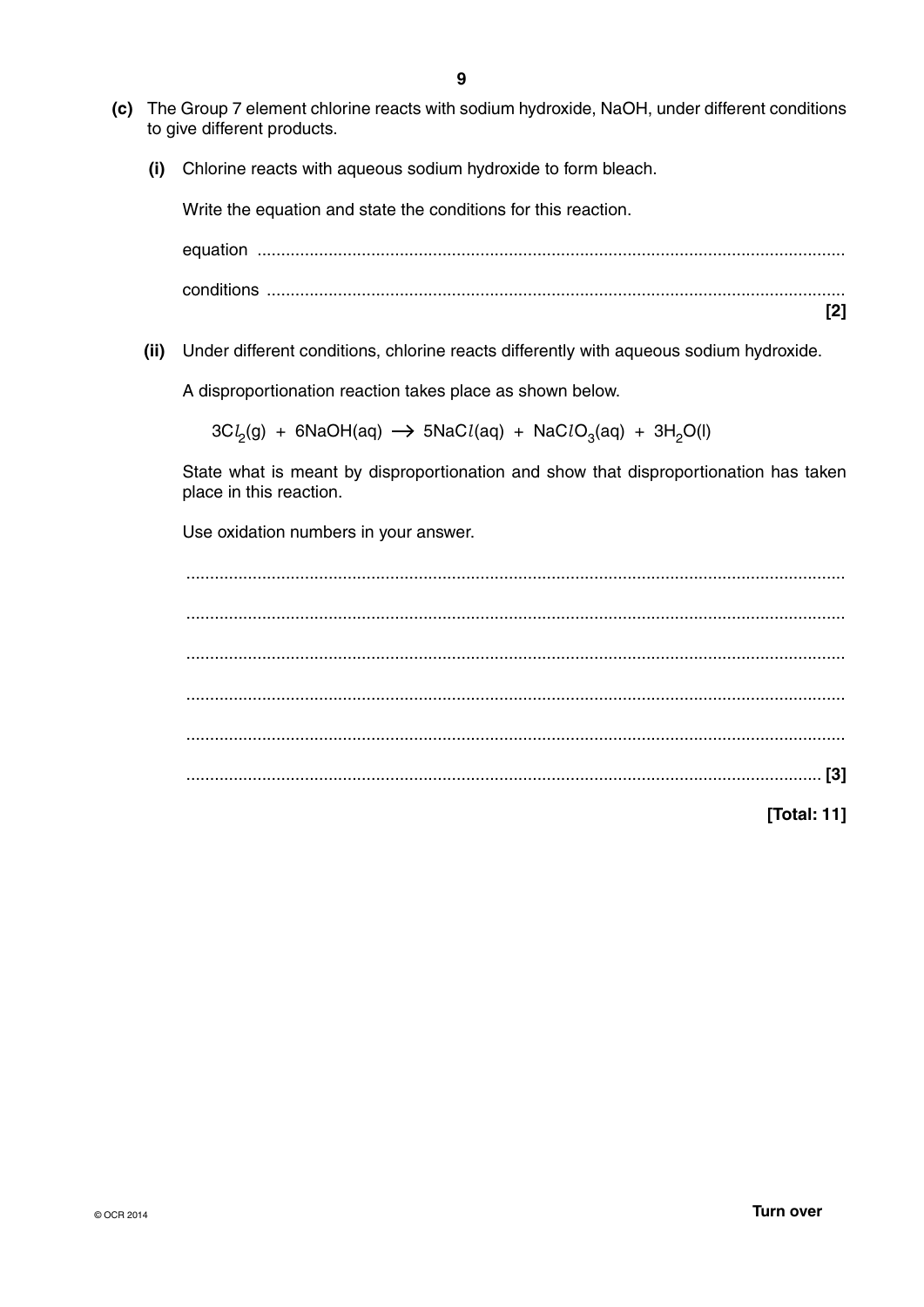- **6** This question is about Group 2 elements and compounds.
	- **(a)** Group 2 carbonates undergo thermal decomposition.
		- **(i)** Write the equation for the thermal decomposition of calcium carbonate.

Include state symbols.

...................................................................................................................................... **[1]**

- **(ii)** Write the formula of the Group 2 carbonate which decomposes at the highest temperature. ...................................................................................................................................... **[1]**
- **(b)** Hydrated strontium chloride, SrC*l*<sub>2</sub>•6H<sub>2</sub>O, has a molar mass of 266.6 g mol<sup>-1</sup>.

A student heats 5.332 g of SrC*l* 2•6H2O.

The SrC*l*<sub>2</sub>•6H<sub>2</sub>O loses some of its water of crystallisation forming 3.892g of a solid product.

Use the information above to determine the formula of the solid product.

Show your working.

formula of solid product = .......................................................... **[3]**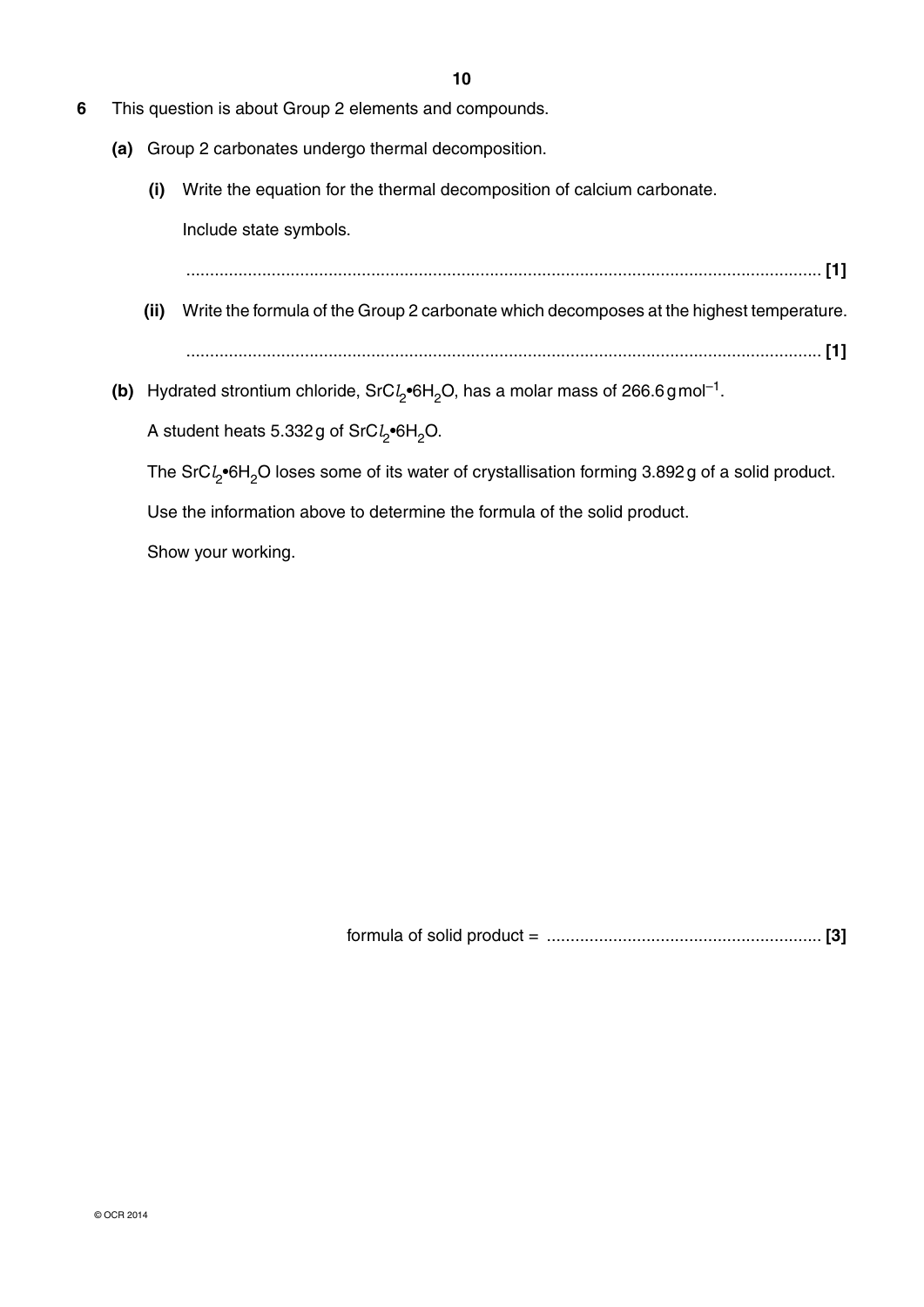| (c) |                   |  | A chemist carries out reactions of barium and barium nitride, $Ba3N2$ .                                                                        |
|-----|-------------------|--|------------------------------------------------------------------------------------------------------------------------------------------------|
|     | <b>Reaction 1</b> |  | Barium is reacted with water.                                                                                                                  |
|     | <b>Reaction 2</b> |  | Barium nitride is reacted with water, forming an alkaline solution and an alkaline<br>gas.                                                     |
|     | <b>Reaction 3</b> |  | Barium is reacted with an excess of oxygen at 500°C, forming barium peroxide,<br>$BaO2$ .                                                      |
|     | (i)               |  | Write equations for Reaction 1 and Reaction 2.                                                                                                 |
|     |                   |  | Ignore state symbols.                                                                                                                          |
|     |                   |  |                                                                                                                                                |
|     |                   |  | $[3]$                                                                                                                                          |
|     | (ii)              |  | Predict the structure and bonding of $Ba3N2$ .                                                                                                 |
|     |                   |  | [1]                                                                                                                                            |
|     | (iii)             |  | BaO <sub>2</sub> formed in <b>Reaction 3</b> contains barium and peroxide ions.<br>The peroxide ion has the structure $[O-O]^2$ <sup>-</sup> . |
|     |                   |  | Suggest a 'dot-and-cross' diagram for BaO <sub>2</sub> .                                                                                       |
|     |                   |  | Show outer shell electrons only.                                                                                                               |

**[Total: 10]**

**END OF QUESTION PAPER**